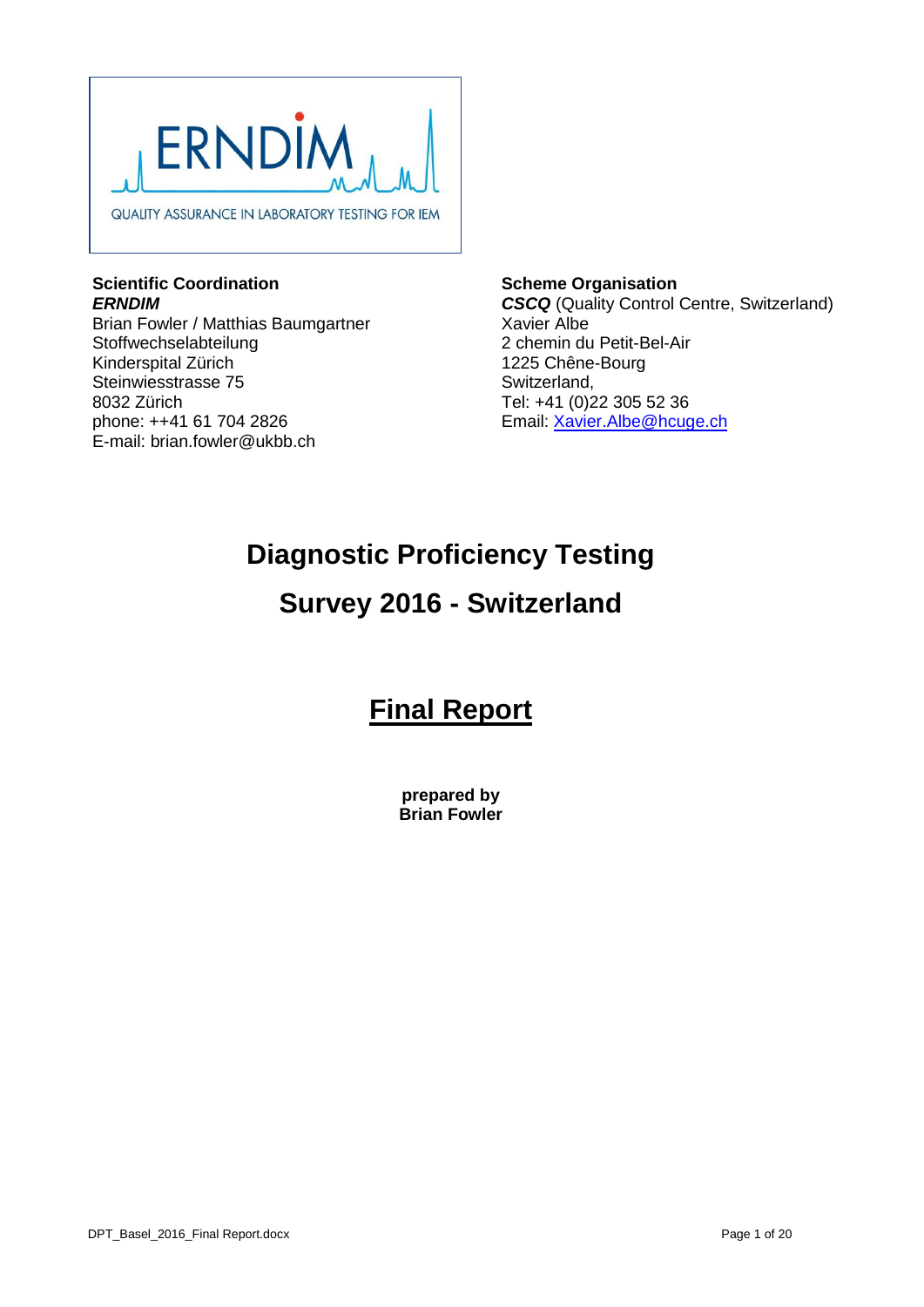# **1. Geographical distribution of participants**

In 2016, 21 laboratories from 11 countries subscribed to the scheme. All laboratories submitted results for both sample batches.

| <b>Country</b> | <b>Number of participants</b> |
|----------------|-------------------------------|
| Australia      | 2                             |
| Austria        | 2                             |
| Canada         | 3                             |
| China          | 1                             |
| Estonia        | 1                             |
| Germany        | 3                             |
| Norway         | 1                             |
| Sweden         | 2                             |
| Switzerland    | 1                             |
| <b>USA</b>     | 4                             |
| UK             |                               |

# **2. Samples and Shipment**

The samples have been heat-treated. They were pre-analysed in our institute after 3 days incubation at ambient temperature (to mimic possible changes that might arise during transport). In all six samples the typical metabolic profiles were preserved after this process. This year, in addition to the common sample and those originating from our own centre, **samples were donated by: K. Ounap, Tartu, Estonia; S. Scholl-Bürgi, Innsbruck, Austria,**  to whom we express our gratitude.

The urine samples were distributed to participants on February  $2^{nd}$  at ambient temperature by CSCQ using the courier DHL. Delivery times of samples reported by the courier were all within a maximum of five days although 5 labs reported later receipt dates suggesting possible internal delays within the institution (see below).

# **3. Tests**

Ability to analyse amino acids, organic acids, mucopolysaccharides, oligosaccharides and purines/pyrimidines was required in 2016.

# **4. Schedule of the scheme in 2016**

| Sample distribution                | Feb 1st 2016                   |
|------------------------------------|--------------------------------|
| Start of analysis of Survey 2016/1 | Feb 22 <sup>nd</sup> , 2016    |
| Survey 2016/1 - Results submission | March 14 <sup>th</sup> , 2016  |
| Survey 2016/1 - Reports on website | May15th, 2016                  |
| Start of analysis of Survey 2016/2 | May 23 <sup>rd</sup> , 2016    |
| Survey 2016/2 - Results submission | June $6th$ , 2016              |
| Survey 2016/2 - Reports on website | July 31 <sup>st</sup> , 2016   |
| Annual meeting of participants     | SSIEM, Rome, September 6, 2016 |
| Annual Report 2016                 | December 2016                  |

We continued to use the evaluation programme to generate individual lab reports and these were made available on the CSCQ website in good time close to the foreseen dates. Feedback on the content and style of these reports is invited.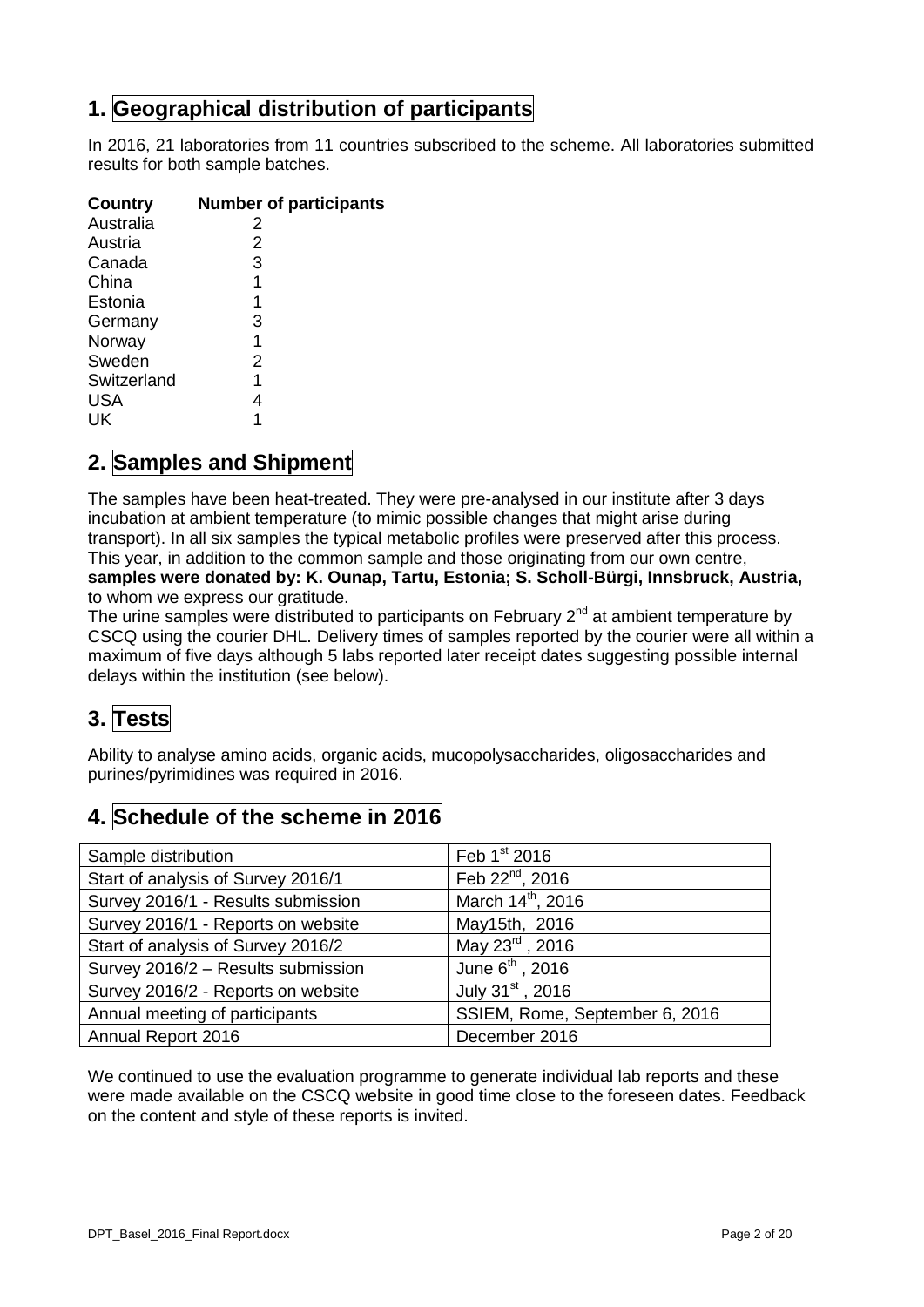# **5. Receipt of samples and results**

### **Receipt of samples** (sent on Feb 02, 2016)

| Date after shipment | Delivery reported by courier | Delivery reported by participants |  |
|---------------------|------------------------------|-----------------------------------|--|
| 03 Feb              |                              |                                   |  |
| 04 Feb              |                              |                                   |  |
| 05 Feb              |                              |                                   |  |
| 08 Feb              |                              |                                   |  |
| 11 Feb              |                              |                                   |  |
| 16 Feb              |                              |                                   |  |
| 19 Feb              |                              |                                   |  |
| 22 Feb              |                              |                                   |  |
| 16 May !!           |                              |                                   |  |
|                     |                              |                                   |  |

Discrepancies must be due to delays within the institution or incorrect recording on result submission. Specific details regarding your own sample are available on request.

### **Date of reporting of results**

All labs returned results for the first and second surveys respectively and by the deadline.

### **6. Scoring system**

**Two criteria** are evaluated: analytical performance, interpretative proficiency including recommendations for further investigations. Due to the large variability in reporting results in various countries, recommendations pertaining to treatment are not evaluated in proficiency testing, however they may be considered by the scheme organisers in evaluating interpretation.

|                            | Correct results of the appropriate tests  |                  |
|----------------------------|-------------------------------------------|------------------|
| Analytical performance     | Partially correct or non-standard methods | max <sub>2</sub> |
|                            | Unsatisfactory or misleading              |                  |
|                            | Good (diagnosis was established)          |                  |
| Interpretative proficiency | Helpful but incomplete                    | max <sub>2</sub> |
| & Recommendations          | Misleading or wrong diagnosis             |                  |

The **total score** is calculated as a sum of these two criteria. The maximum to be achieved is 4 points per sample. The scores were calculated only for laboratories submitting results.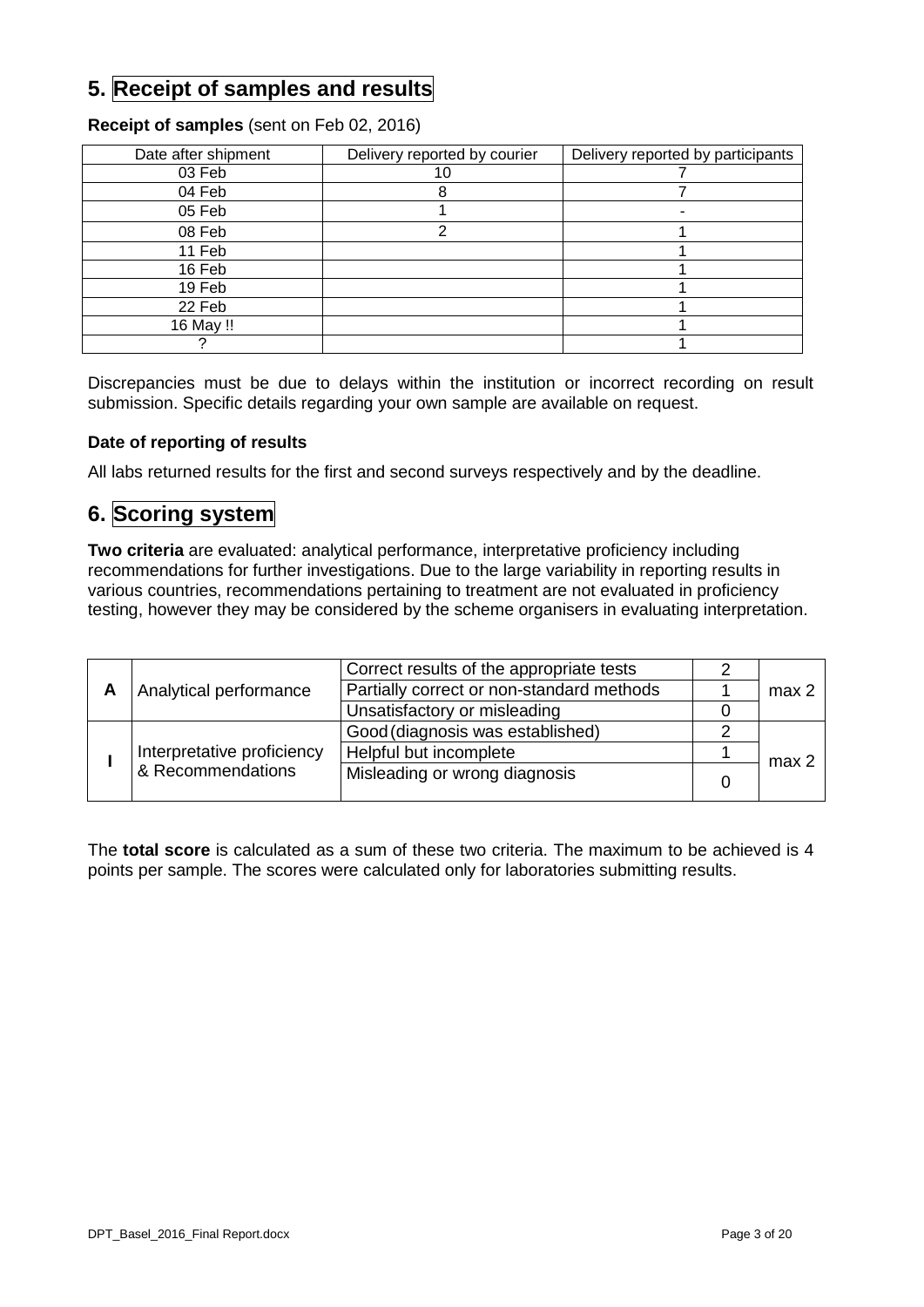# **7. Results of samples and evaluation of reporting**

#### **Sample A**: **Hyperoxaluria type 2**

#### **Patient details provided**

*At the age of 5 years this boy was referred for the first time to a pediatric nephrologist, because of urolithiasis. At ages 7 and 10, again renal stones were found. At the time of the urine collection, he was 10 y old and in good health. He used no medication, had a normal diet and adequate renal function.*

#### **Further information**

This was the common sample, distributed by the DPT centre in the Netherlands and came from a child with Hyperoxaluria type 2 due to glyoxylate reductase deficiency caused by mutations in the GRHPR gene.

#### **Analytical performance:**

The finding of increased glyceric acid (20 labs) and of oxalic acid (10 labs) each scored one point.

#### **Interpretative proficiency**

Glyceric aciduria due to hyperoxaluria was considered to be correct and scored two points (20 labs). The finding of no abnormality without a recommendation to measure oxalate was incorrect and received no point (1 lab).

**Overall impression:** High proficiency although half of labs did not find elevated oxalate, possibly related to organic acid extraction problems.

#### *This sample was considered by the SAB to be eligible for critical error.*

#### **Analytical Details**

**Creatinine** n=21 median= 4.64 mean= 4.60 SD= 0.02 min, max= [4.31, 4.86] **pH**  $n=10$ median= 6.25 mean= 6.25 SD= 0.06 min, max= [6.00, 6.50]

#### **Spot tests**

All negative.

#### **Organic Acid Analysis**

|               |          | points |
|---------------|----------|--------|
| Glyceric acid | oc<br>∠∪ |        |
| Oxalic acid   | 1 C      |        |

| <b>Glyceric acid</b>       |
|----------------------------|
| n=11                       |
| median= 1000.00            |
| mean= 915.10               |
| $SD = 785.34$              |
| min, max= [17.40, 2731.00] |

| Oxalic acid               |
|---------------------------|
| n=5                       |
| median= $222.00$          |
| mean= $254.00$            |
| $SD = 178.03$             |
| min, max= [11.00, 465.00] |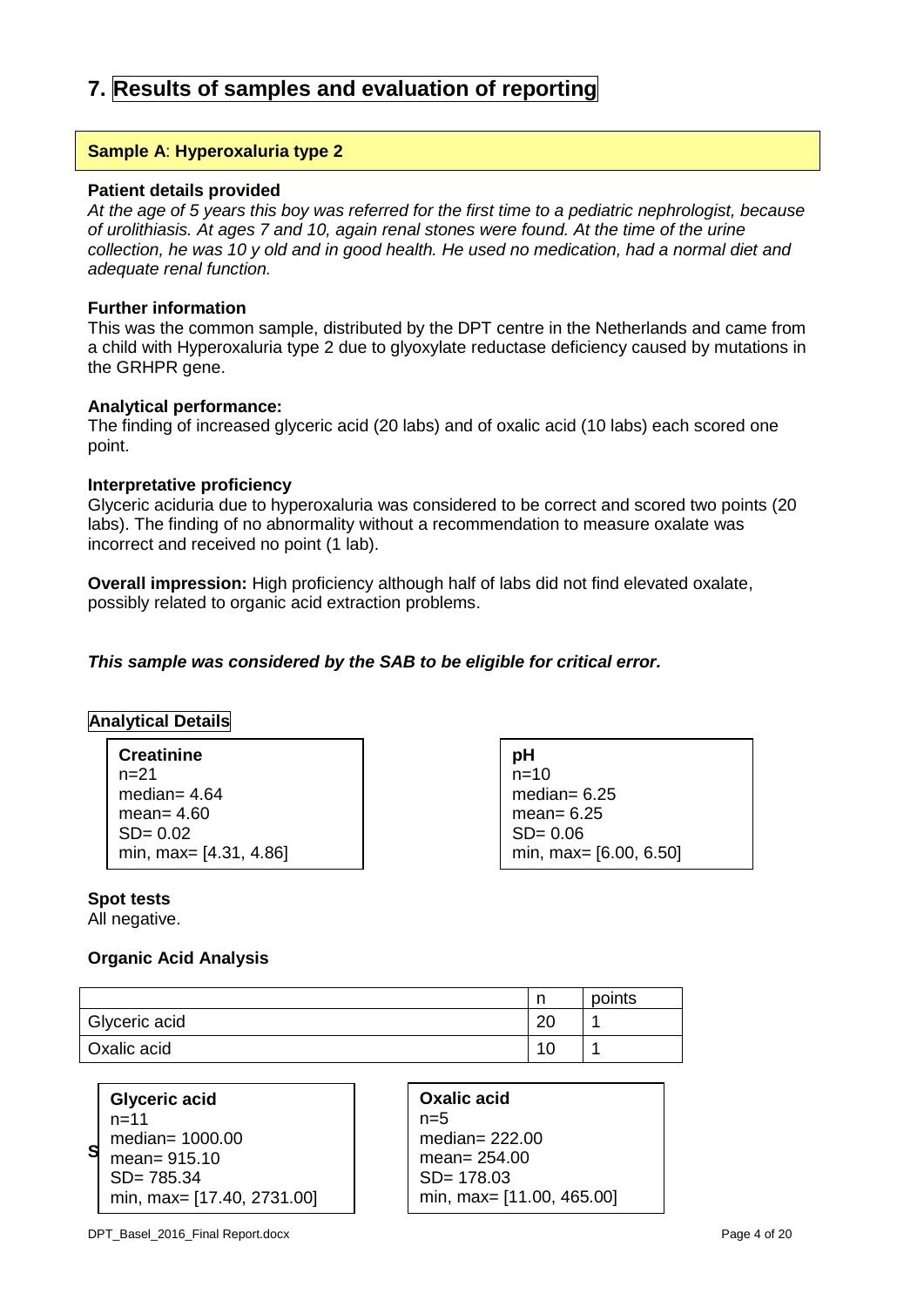### **Interpretation**

|                                                         |             | Points |
|---------------------------------------------------------|-------------|--------|
| Glyceric aciduria due to hyperoxaluria                  | $20 \mid 2$ |        |
| No abnormality without rec. for oxalate measurement   1 |             |        |

Full details of the results of this common sample are to be found on the ERNDIM website with the following link:

[http://www.erndim.org/store/docs/ERNDIMDPTcommonsample201-ANUUFFEB114938-07-11-](http://www.erndim.org/store/docs/ERNDIMDPTcommonsample201-ANUUFFEB114938-07-11-2016.pdf) [2016.pdf](http://www.erndim.org/store/docs/ERNDIMDPTcommonsample201-ANUUFFEB114938-07-11-2016.pdf)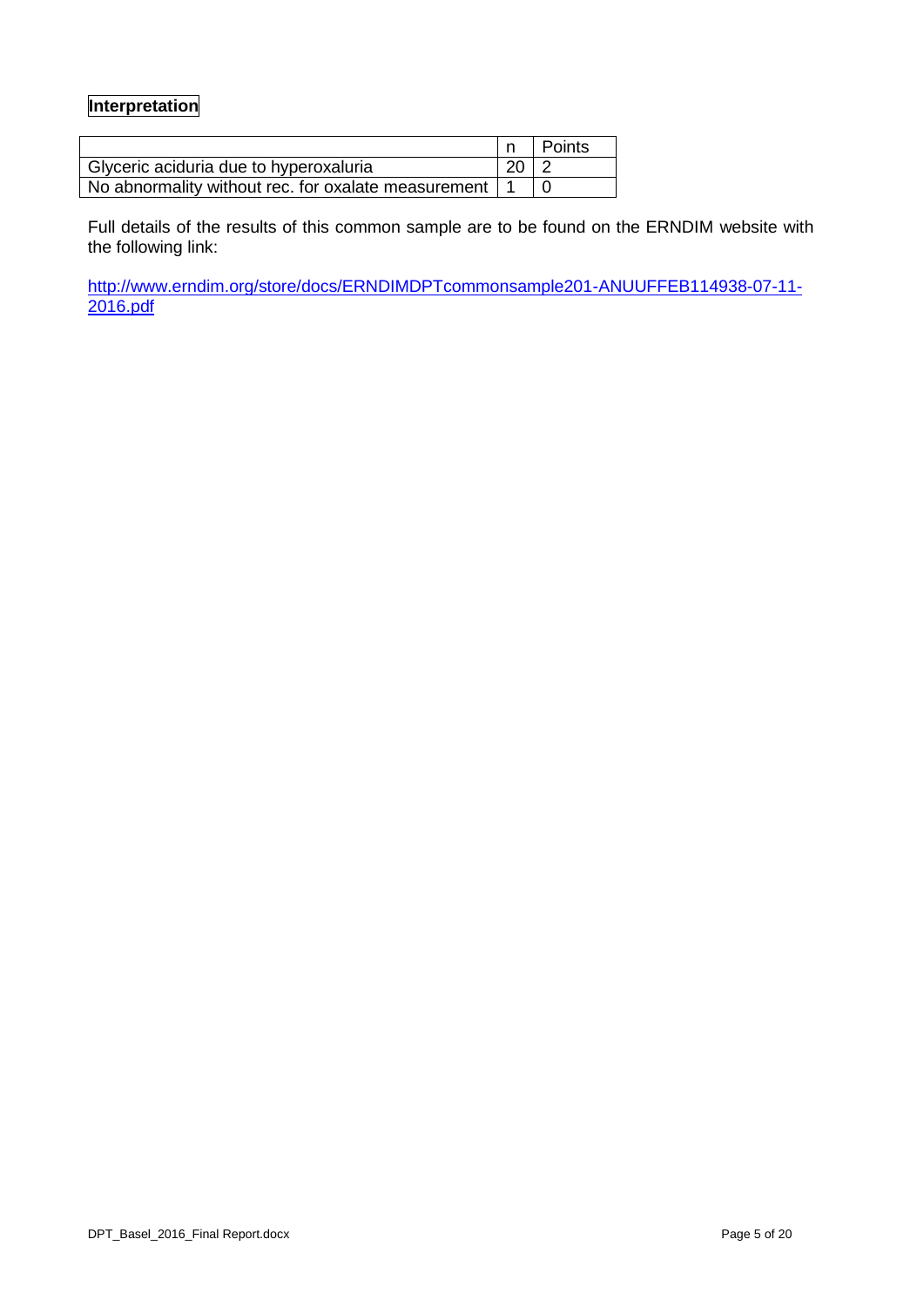#### **Patient details provided:**

*Normal delivery, metabolic decompensation with acidosis at 2 days. Urine collected on treatment.*

#### **Further information**

Normal delivery, metabolic decompensation with marked acidosis and hyperammonaemia at 2 days, muscular hyptonicity and general deterioration, poor feeding, tachydyspnea. Urine collected on treatment. Diagnosis confirmed by enzyme assay. Mutation analysis showed homozygosity for p.E37X.

#### **Analytical performance***:*

The finding of increased 3-Hydroxy-3-methyl glutaric acid (20 labs) with or without associated metabolites was scored with two points.

#### **Interpretative proficiency:**

A diagnosis of 3-hydroxy-3-methylCoA lyase deficiency was correct and received two points.

#### **Overall impression**

There was very high proficiency of a straightforward sample.

#### *This was considered by the SAB to be eligible for critical error.*

#### **Analytical Details**

| <b>Creatinine</b>      |
|------------------------|
| n=21                   |
| median= $2.79$         |
| mean= $2.75$           |
| $SD = 0.01$            |
| min, max= [2.36, 2.95] |

| рH                     |
|------------------------|
| n=10                   |
| median= $7.00$         |
| mean= $7.05$           |
| $SD = 0.02$            |
| min, max= [7.00, 7.50] |

#### **Spot tests**

All negative

#### **Organic acid analysis**

|                                  | points |
|----------------------------------|--------|
| 3-Hydroxy-3-methyl glutaric acid |        |
| 3-methylglutaconic acid          |        |
|                                  |        |

#### **Quantitative data submitted**

**3-hydroxy-3-methylglutaric acid**  $n=7$ median= 1163.00 mean= 1643.11 SD= 1303.35 min, max= [170.00, 4598.00]

**3-methylglutaconic acid**  $n=8$ median= 1127.45 mean= 1163.61 SD= 509.29 min, max= [413.00, 2093.00]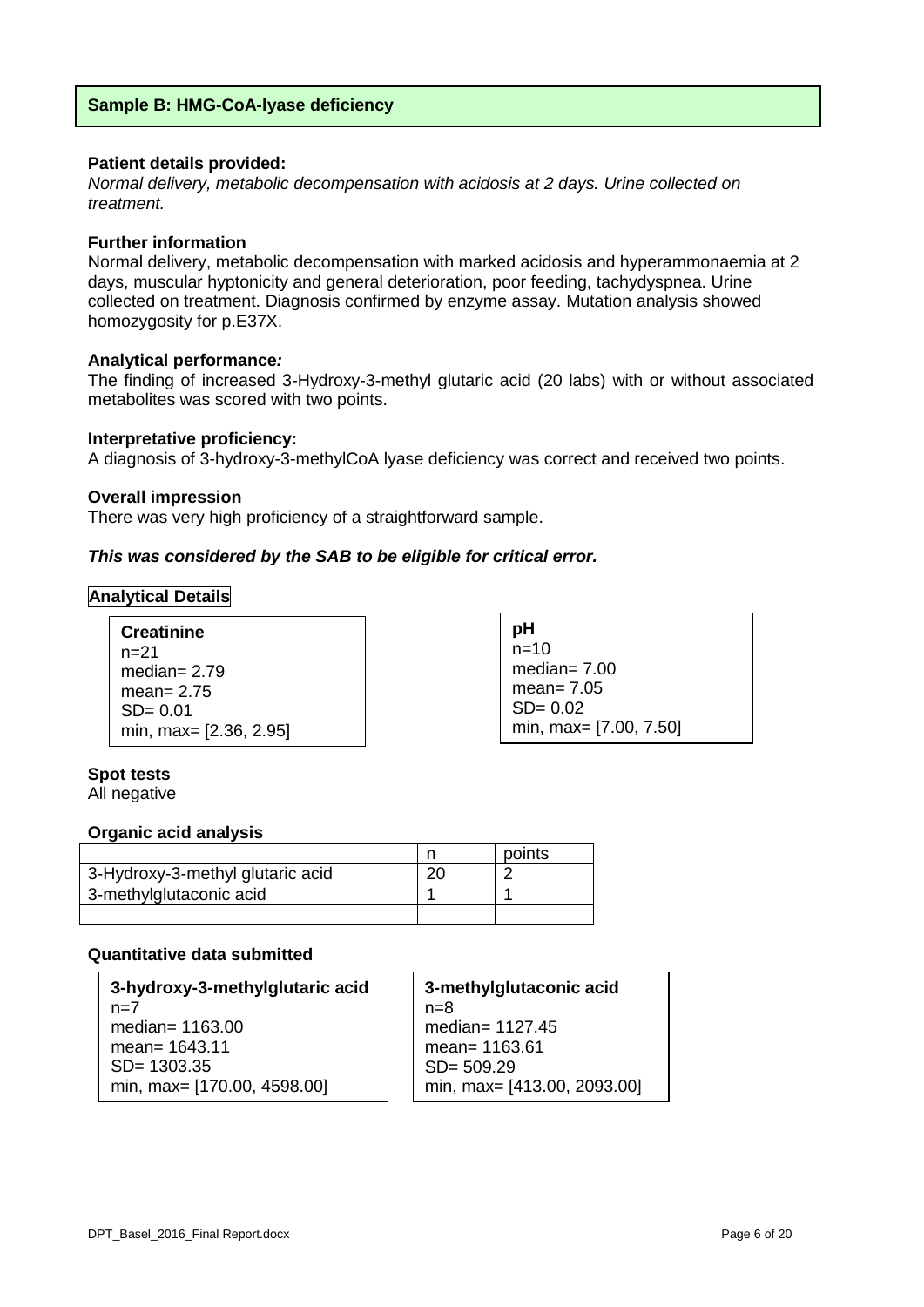### **Quantitative data submitted continued**

**3-methylglutaric acid**  $n=9$ median= 141.00 mean= 156.21 SD= 43.93 min, max= [119.00, 270.00] **3-hydroxyisovaleric acid**  $n=8$ median= 477.50 mean= 700.70 SD= 614.95 min, max= [90.00, 2059.00]

### **Interpretation**

|                                            | Points |
|--------------------------------------------|--------|
| HMGCoA Iyase deficiency                    |        |
| 3 methylglutaconylCoA hydratase deficiency |        |

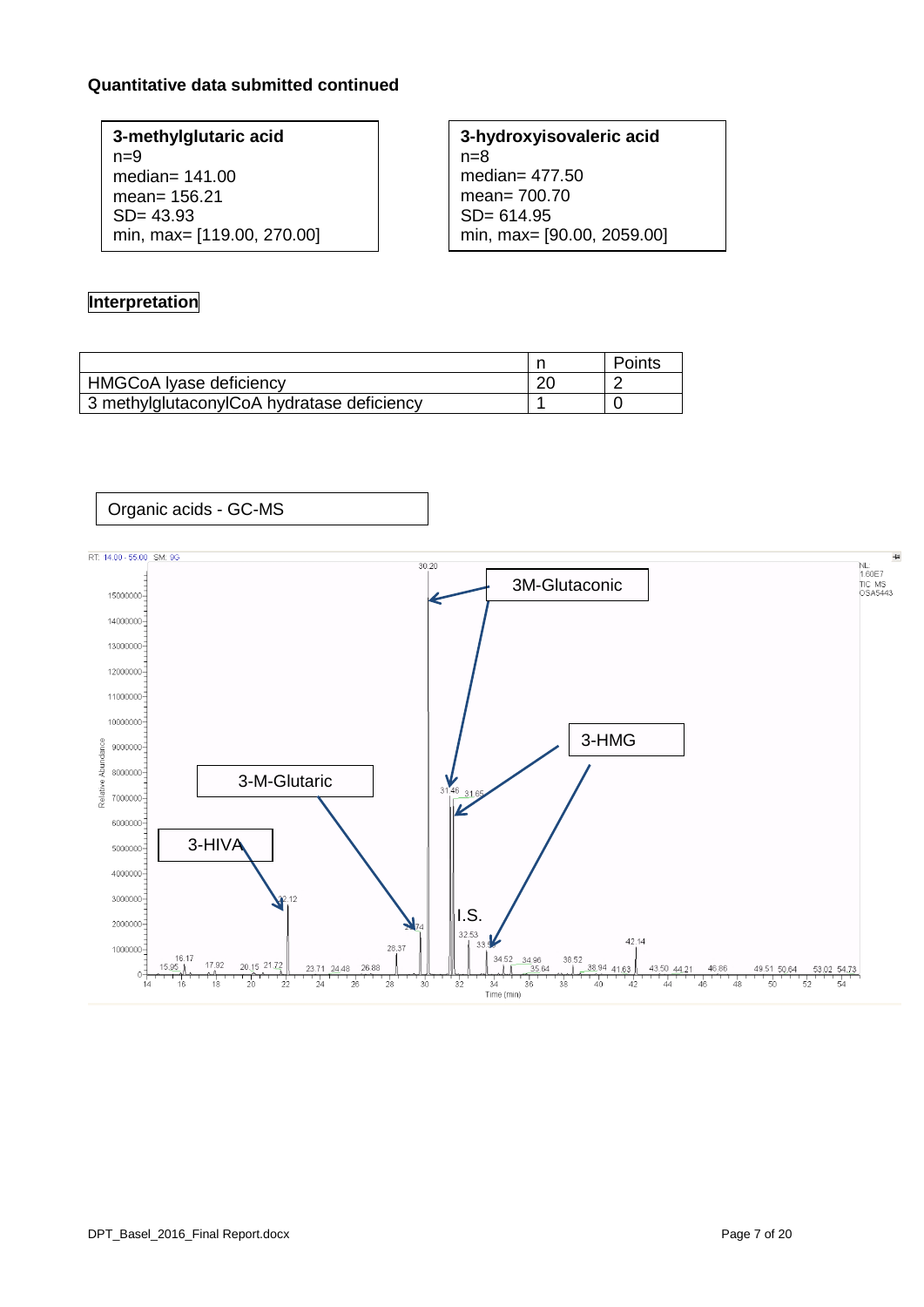#### **Sample C: Cystine / dibasic aminoaciduria**

#### **Patient details provided:**

*Asymptomatic sibling of older sister who initially presented at 2y with strange urine odour, otherwise unremarkable.*

#### **Further information**

12 year old girl diagnosed at age 4 years, incidentally being asymptomatic, no mutation analysis, no complications while under treatment.

#### **Analytical performance***:*

Increased cysteine and basic amino acids was scored with two points (19 labs).

#### **Interpretative proficiency:**

A diagnosis of cystinuria received two points, unspecified dibasic aminoaciduria was scored with one point.

#### **Overall impression**

A straightforward sample with high proficiency, if not as high as expected.

#### *Sample from probable heterozygous cystinuria and considered by the SAB not to be eligible for critical error.*

**Analytical Details**

```
Creatinine
n=21median= 1.42
mean= 1.43
SD = 0min, max= [1.27, 1.55]
```

| рH                      |
|-------------------------|
| $n = 11$                |
| median= $9.00$          |
| mean= $9.00$            |
| $SD = 0.15$             |
| min, max= [8.50, 10.00] |

#### **Spot tests**

Two labs reported increased sulphides.

#### **Amino acid analysis**

| <b>Cystine</b>             |
|----------------------------|
| $n = 19$                   |
| median= $143.00$           |
| mean= 190.74               |
| $SD = 214.41$              |
| min, max= [43.00, 1093.00] |

#### **Arginine**  $n=17$ median= 16.60 mean= 27.67 SD= 47.15 min, max= [7.00, 216.00]

#### **Lysine**

n=19 median= 388.00 mean= 559.88 SD= 728.14 min, max= [110.00, 3629.00]

**Ornithine**  $n=19$ median= 40.00 mean= 54.34 SD= 65.43 min, max= [13.00, 330.00]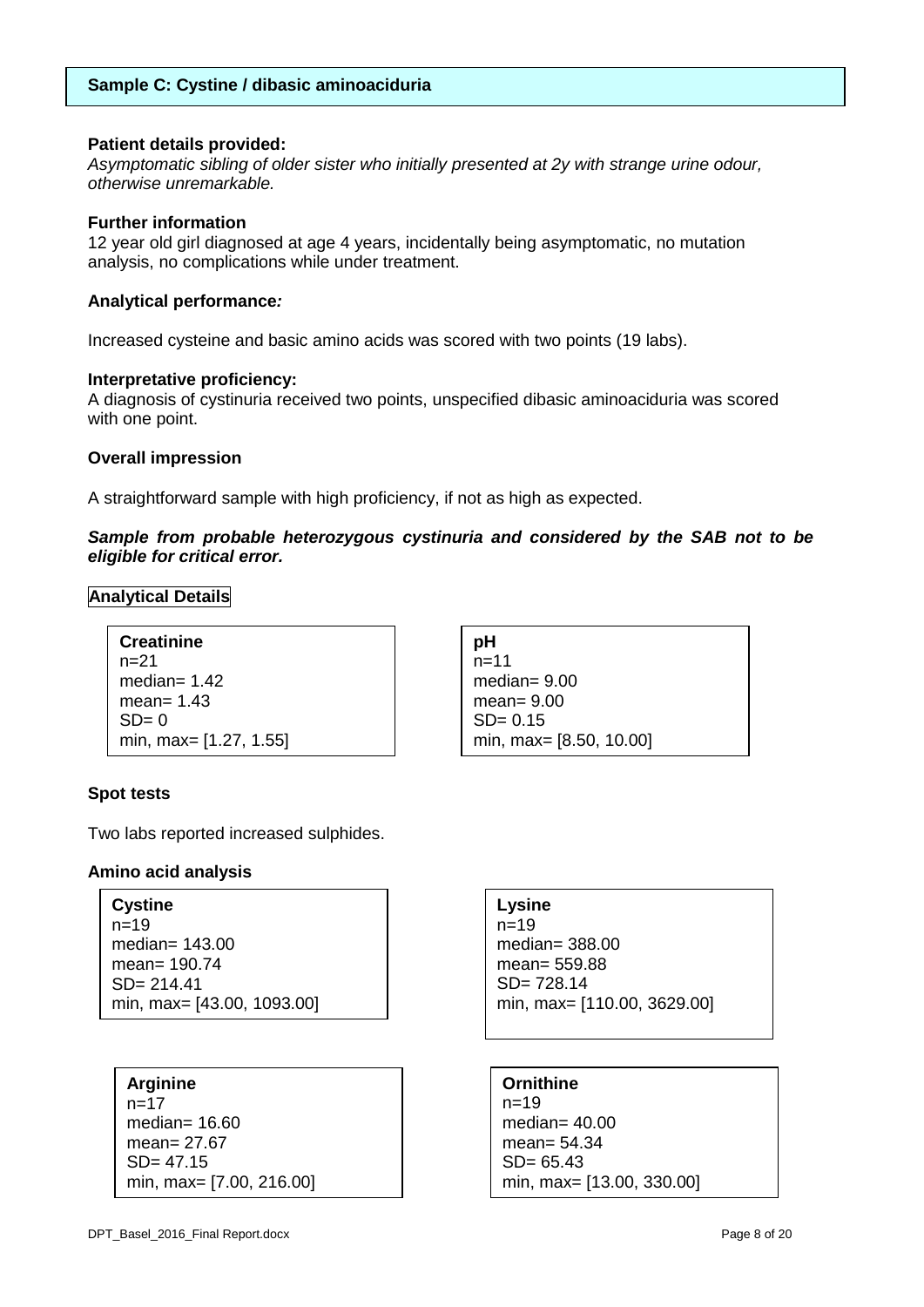## **Amino acid analysis continued**

|                             | points |
|-----------------------------|--------|
| Cystine / Basic amino acids |        |
| No abnormality              |        |

### **Interpretation**

|                                      |    | Points |
|--------------------------------------|----|--------|
| Cystinuria                           | 18 |        |
| "dibasic aminoaciduria, unspecified" |    |        |
| Trimethylaminuria                    |    |        |
| No diagnosis given                   |    |        |

Amino Acids – Ion Exchange

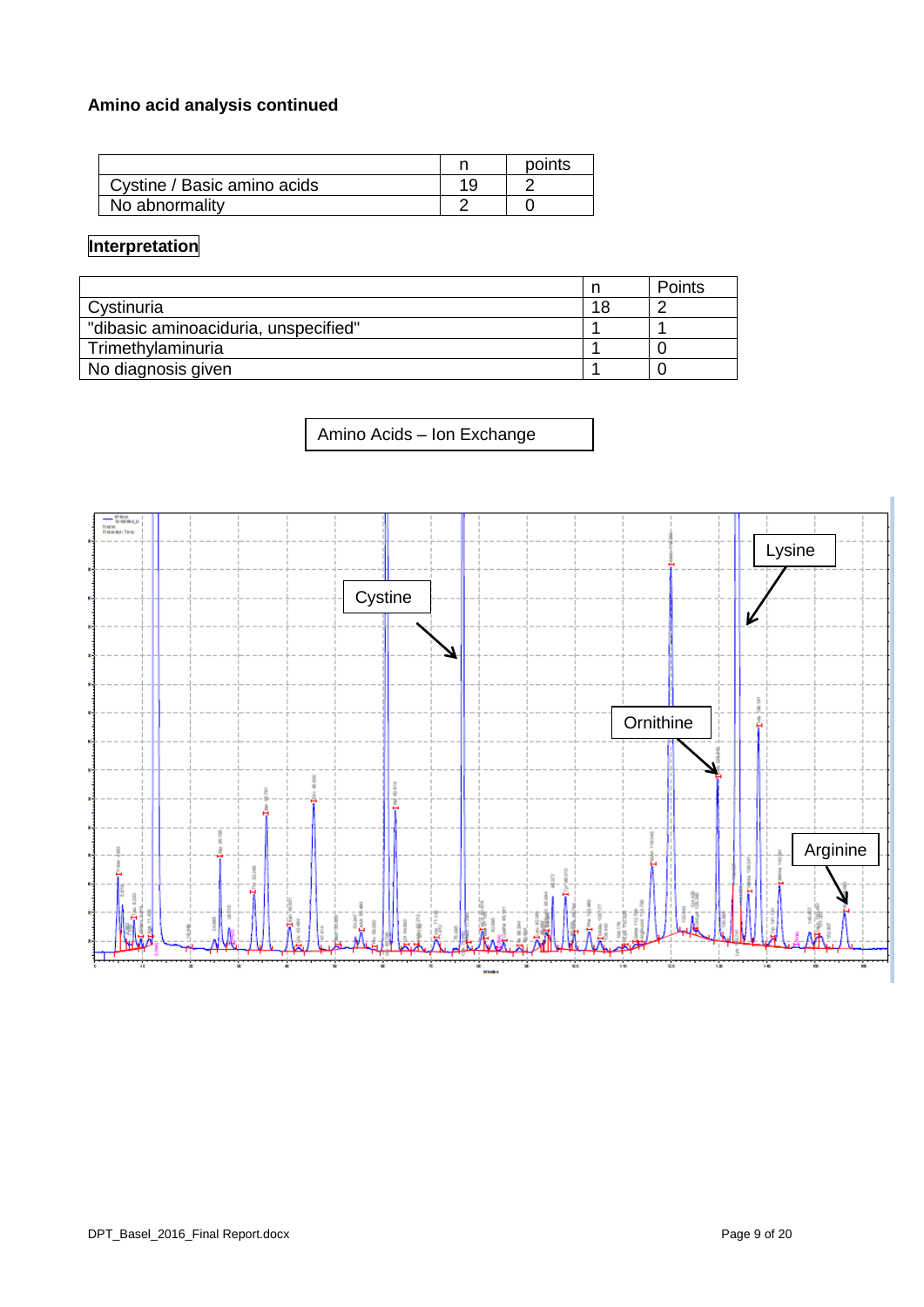#### **Sample D: Ornithine aminotransferase deficiency: OMIM 258870**

#### **Patient details provided:**

*16 year old male patient in good general condition and normal intellectual status with myopia since 5y. (urine collected on treatment).*

#### **Further information**

16 year old male patient in good general condition and normal intellectual status with myopia which has been continually worsening since the age of 5. Two and a half year delay in bone age assessed at the age of 15. Ophthalmological examination shows myopic astigmatism and gyrate atrophy of the choroid and retina. Plasma ornithine 877 μmol/l. Homozygous mutation of the ornithine aminotransferase gene (c.498C>A in Exon 4, p.Tyr166Ter), treated with proteinrestricted diet, vitamin B6 and creatine supplementation

#### **Analytical performance:**

The finding of increased ornithine (19 labs) was scored with two points.

#### **Interpretative proficiency:**

All labs that identified increased ornithine made the correct diagnosis of hyperornithininemia, scored with two points (19 labs).No diagnosis but recommendation to measure plasma amino acids received one point.

#### **Overall impression:**

There was high overall efficiency with this sample which showed a moderately, but not greatly elevated level of ornithine. Just two labs failed to report this and one of these gave a correct recommendation to check plasma amino acids.

> **pH**  $n=10$

median= 8.00 mean= 8.10  $SD = 0.09$ 

min, max= [8.00, 9.00]

#### *Sample considered by the SAB not to be eligible for critical error.*

#### **Analytical Details**

| <b>Creatinine</b>       |
|-------------------------|
| n=20                    |
| median= $12.11$         |
| mean= 11.96             |
| $SD = 0.91$             |
| min, max= [9.21, 13.29] |

#### **Spot tests**

All negative

#### **Amino acid analysis (**n= 21)

|                    | points |
|--------------------|--------|
| Ornithine elevated |        |
| Amino acids normal |        |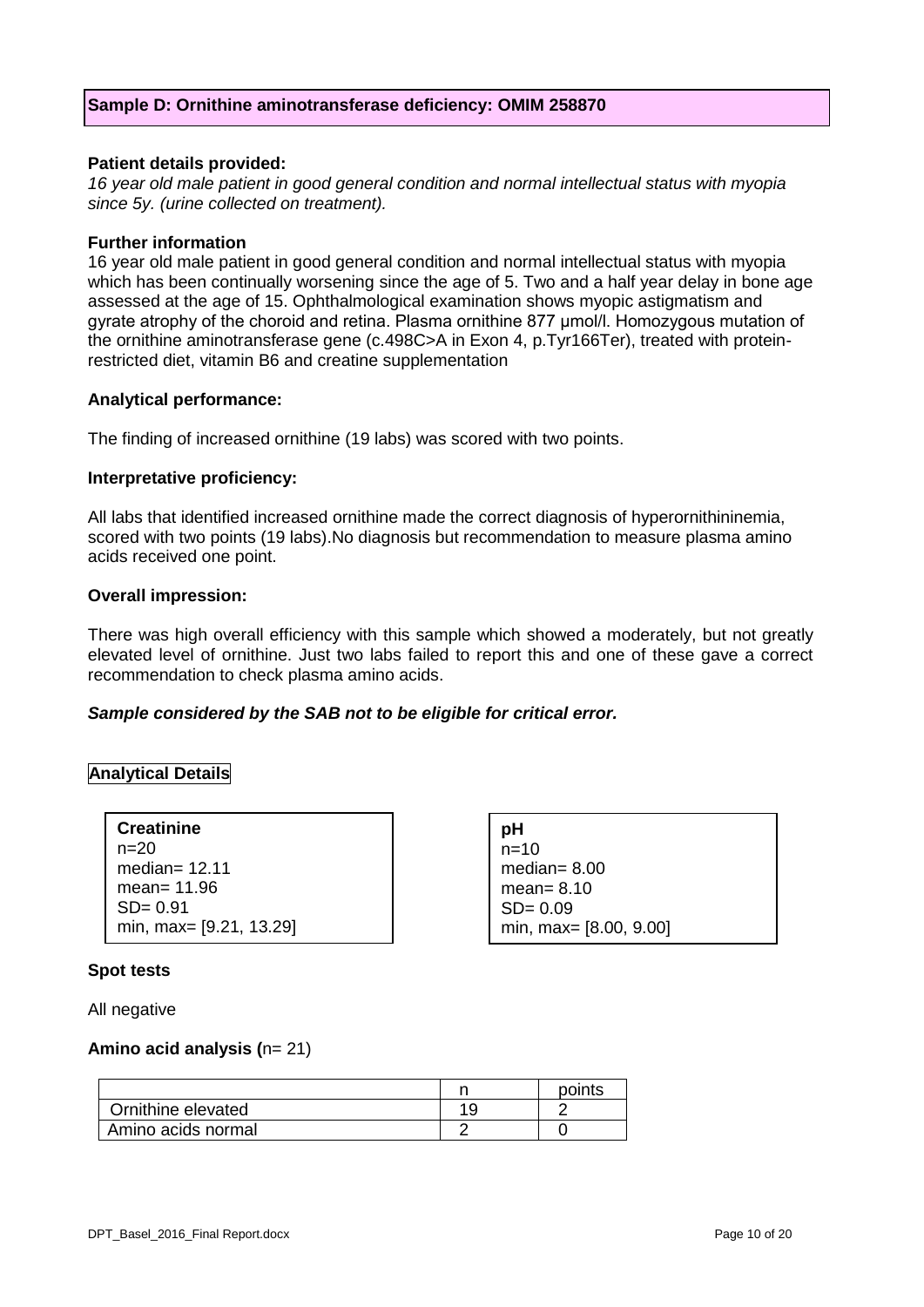## **Amino acid analysis**

| Ornithine                |
|--------------------------|
| $n = 1.9$                |
| median= $19.60$          |
| mean= $25.74$            |
| $SD = 28.41$             |
| min, max= [8.00, 145.00] |

### **Interpretation**

|                                                    |    | Points |
|----------------------------------------------------|----|--------|
| Hyperornithinemia                                  | 19 |        |
| No diagnosis with recommendation to measure plasma |    |        |
| amino acids                                        |    |        |
| No diagnosis                                       |    |        |

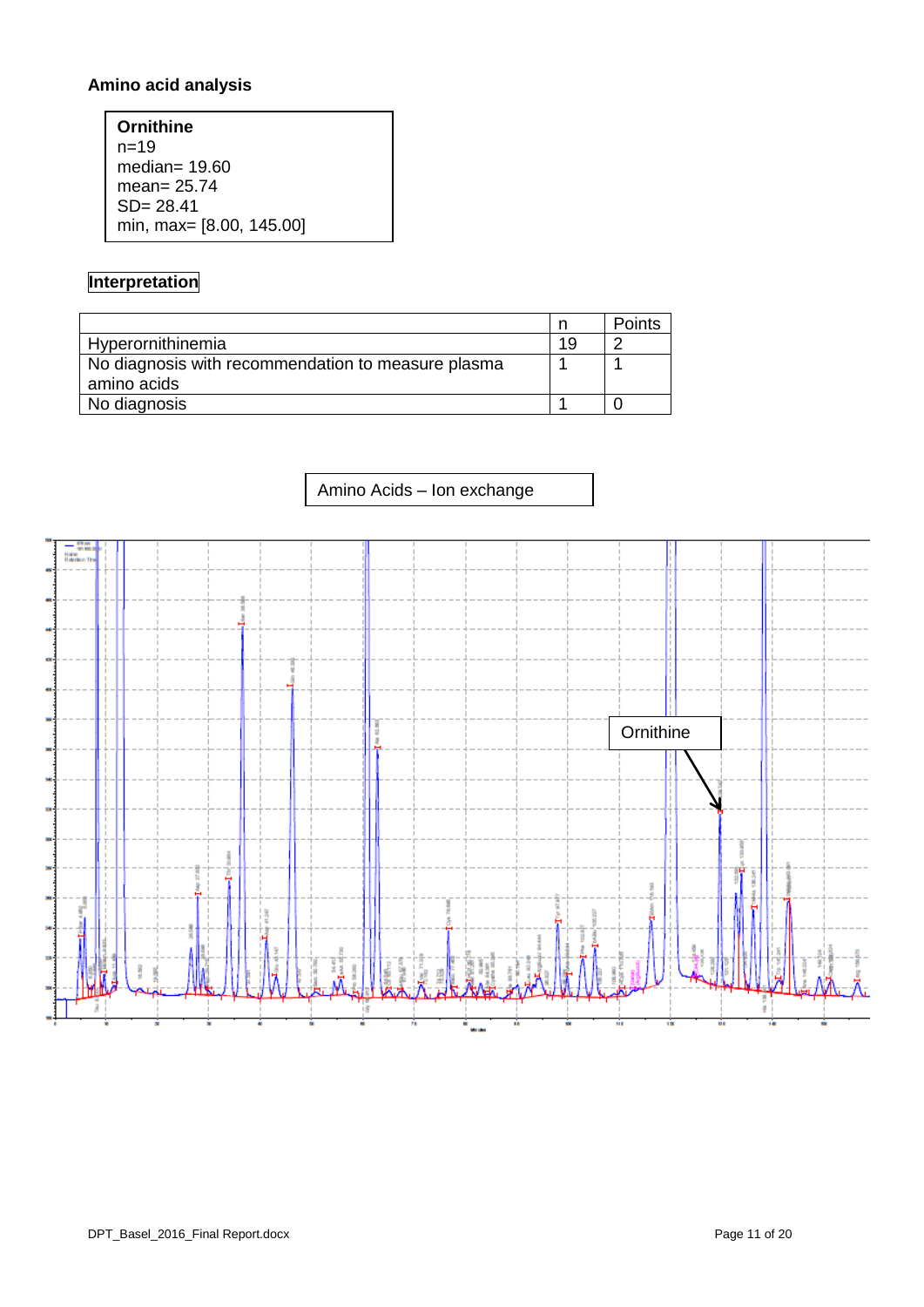#### **Sample E: argininosuccinate lyase deficiency: OMIM 207900**

#### **Patient details provided:**

*Normal delivery, vomiting and somnolence at 3 days of age. Urine collected on treatment.*

#### **Further information**

This is a treated case of ASAuria confirmed by mutation analysis. (p.Glu189Gly/p.Gly316Aspfs\*24)

**Analytical performance***:* The finding of elevated arginino-succinic acid was scored with two points (21 labs).

#### **Interpretative performance**

All labs made the correct diagnosis of argininosuccinic aciduria due to argininosuccinate lyase deficiency

#### **Overall impression:**

Excellent proficiency of 100%.

#### *The SAB considered that this sample would have been eligible for critical error*.

#### **Analytical Details**

| <b>Creatinine</b>      | рH                     |
|------------------------|------------------------|
| $n=20$                 | $n=10$                 |
| median= $5.93$         | median= $8.00$         |
| mean= $5.78$           | mean= $8.30$           |
| $SD = 0.30$            | $SD = 0.17$            |
| min, max= [3.99, 6.38] | min, max= [8.00, 9.00] |

### **Spot tests**

All negative

#### **Amino acid analysis (**n= 21)

|                                 | points |
|---------------------------------|--------|
| Elevated arginino-succinic acid |        |
|                                 |        |

| Arginino-succinic acid     | <b>ASA anhydrides</b>       |
|----------------------------|-----------------------------|
| $n = 1.3$                  | $n=2$                       |
| median= $2300.00$          | median= 1750.00             |
| mean= $2849.13$            | mean= 1750.00               |
| $SD = 2610.12$             | $SD = 450.00$               |
| min, max= [18.48, 9316.00] | min, max= [1300.00, 2200.0] |

#### **Interpretation**

|                            | . . | $ - + -$<br>ແວ |
|----------------------------|-----|----------------|
| Arginino-succinic aciduria | ົ   |                |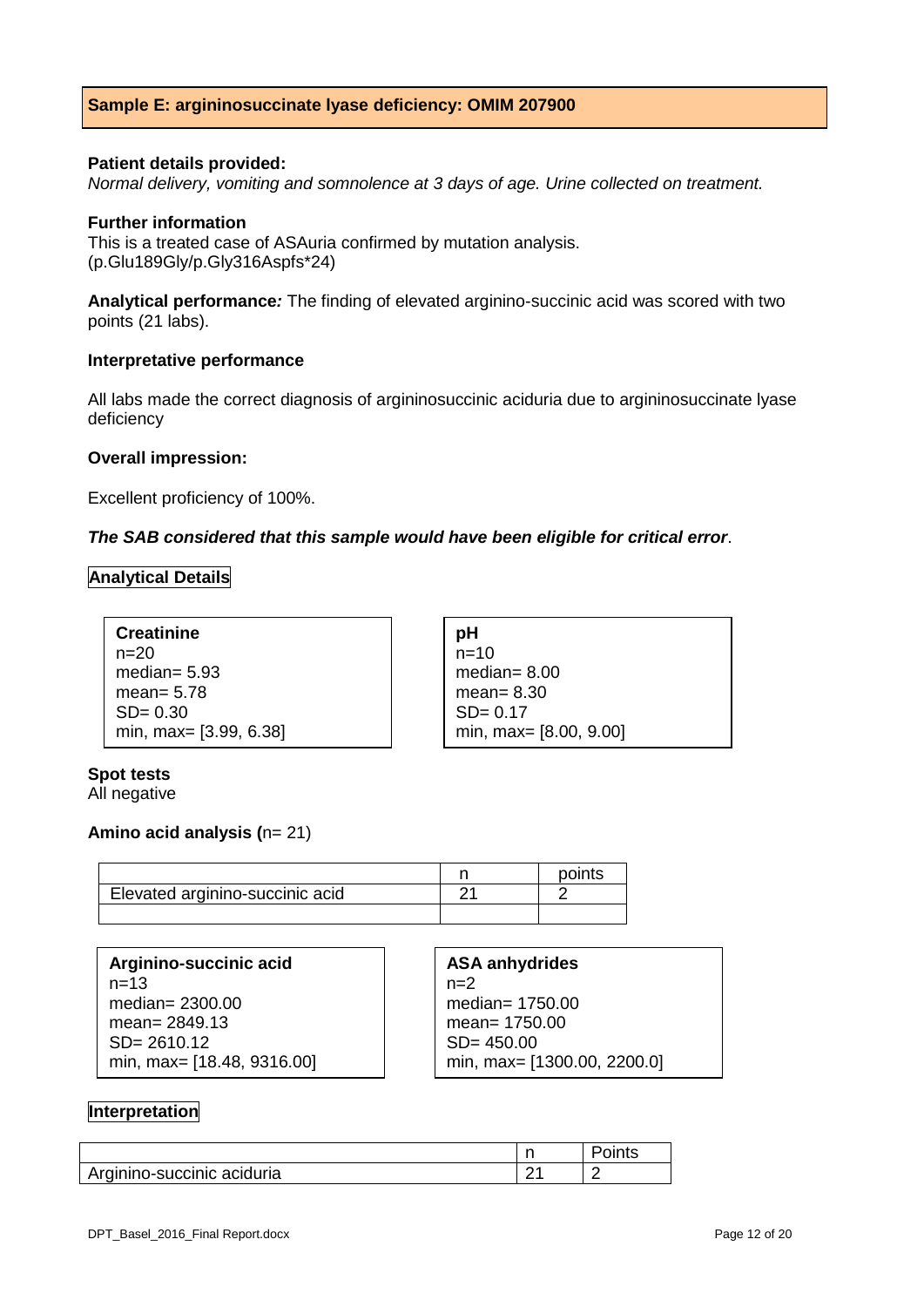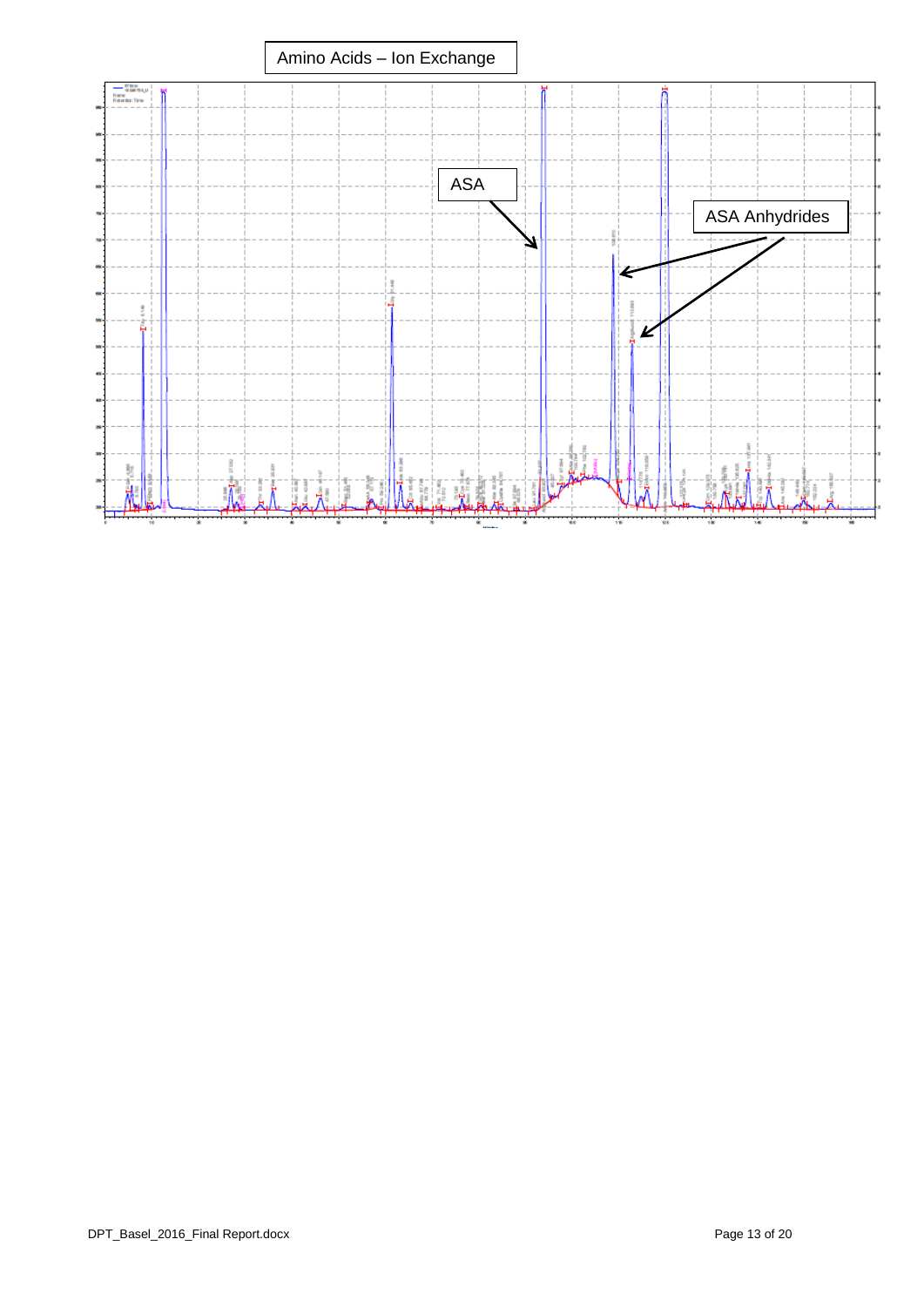#### **Patient details provided:**

*Developmental delay and muscular hypotonia, no treatment*

#### *.* **Further information**

At 3 months showed developmental delay and muscular hypotonia. At 9 months hypotonia confirmed, brisk tendon reflexes and positive Babinski sign, not turning over or crawling, no head control. Diagnosed at 9.5 years with failure to thrive, and severe developmental delay, (lack of speech and spastic tetraparesis and dystonias evident).

Urinary DOPA was greatly elevated but vanillactate not dramatically elevated at 2.6 mmol/mol creatinine.

Diagnosis was confirmed by enzyme and molecular analysis.

This sample showed mildly increased excretion of vanillactate of 0.55 mmol/mol creatinine (normal in adults <0,08 mmol/mol creatinine).

#### **Analytical performance***:*

Performance was low since the key metabolite for this disorder was reported to be increased by just three labs.

#### **Interpretative proficiency:**

Those three labs that found increased vanillactate made the correct diagnosis of aromatic L-Aminoacid Decarboxylase (AADC) deficiency.

#### **Overall impression:**

This was clearly a very difficult sample that will NOT be scored. Nevertheless it did contain a slightly increased level of the key metabolite, vanillactic acid pointing to the need to look for this very carefully in organic acid analysis. Further, if quantitated. control values must be age matched.

#### *This sample was considered by the SAB to be educational and not eligible for critical error.*

#### **Analytical Details**

| <b>Creatinine</b>        |  |
|--------------------------|--|
| $n=20$                   |  |
| median= $12.90$          |  |
| mean= $12.95$            |  |
| $SD = 0.30$              |  |
| min, max= [11.74, 13.83] |  |

**pH**  $n=10$ median= $6.00$ mean= 5.70  $SD = 0.28$ min, max= [5.00, 6.50]

**Spot tests**  All negative

#### **Organic acid analysis**

| Vanillactic acid elevated |  |
|---------------------------|--|

#### **nterpretation**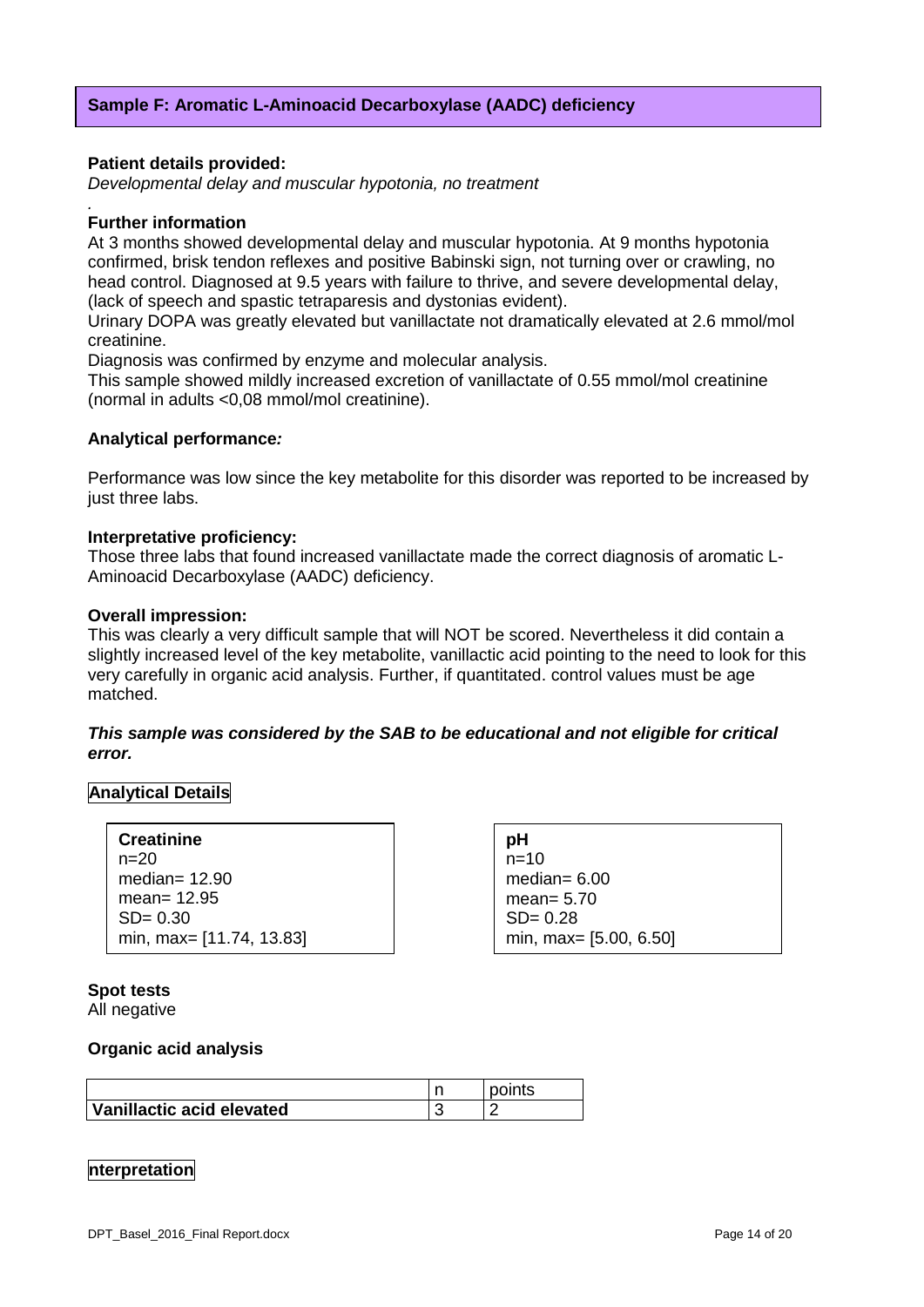|                                                      | n  | Points |
|------------------------------------------------------|----|--------|
| aromatic L-Aminoacid Decarboxylase (AADC) deficiency | 3  |        |
| No abnormality / Normal                              | 13 |        |
| Pu/Py disorder                                       | ⌒  | 0      |
| Biotinidase deficiency                               |    |        |
| <b>CDG Syndrome</b>                                  |    |        |
| <b>MPS III</b>                                       |    | 0      |

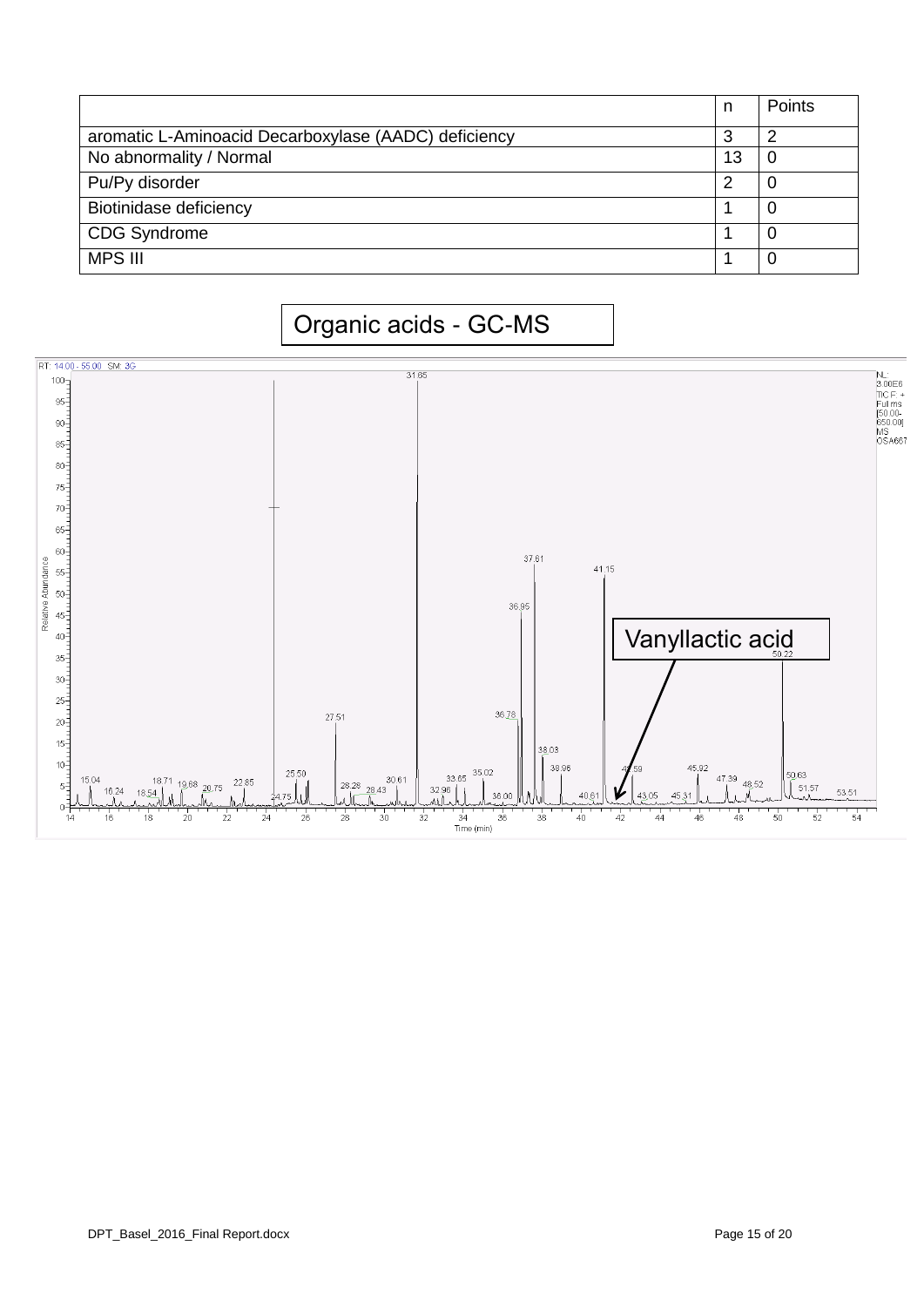



Clinical features resemble those of recessive BH4 deficiency; hypotonia, occulogyric crises, ptosis and paucity of spontaneous movement. Can be fatal

Urine: Vanill-lactic acid (Organic acid analysis)

CSF: Low HVA + 5-HIAA, but normal pterin profile and accumulation of 3-O-methyldopa. Enzymatic analysis possible on plasma.

Treatment; B6, MAOI & dopamine agonists.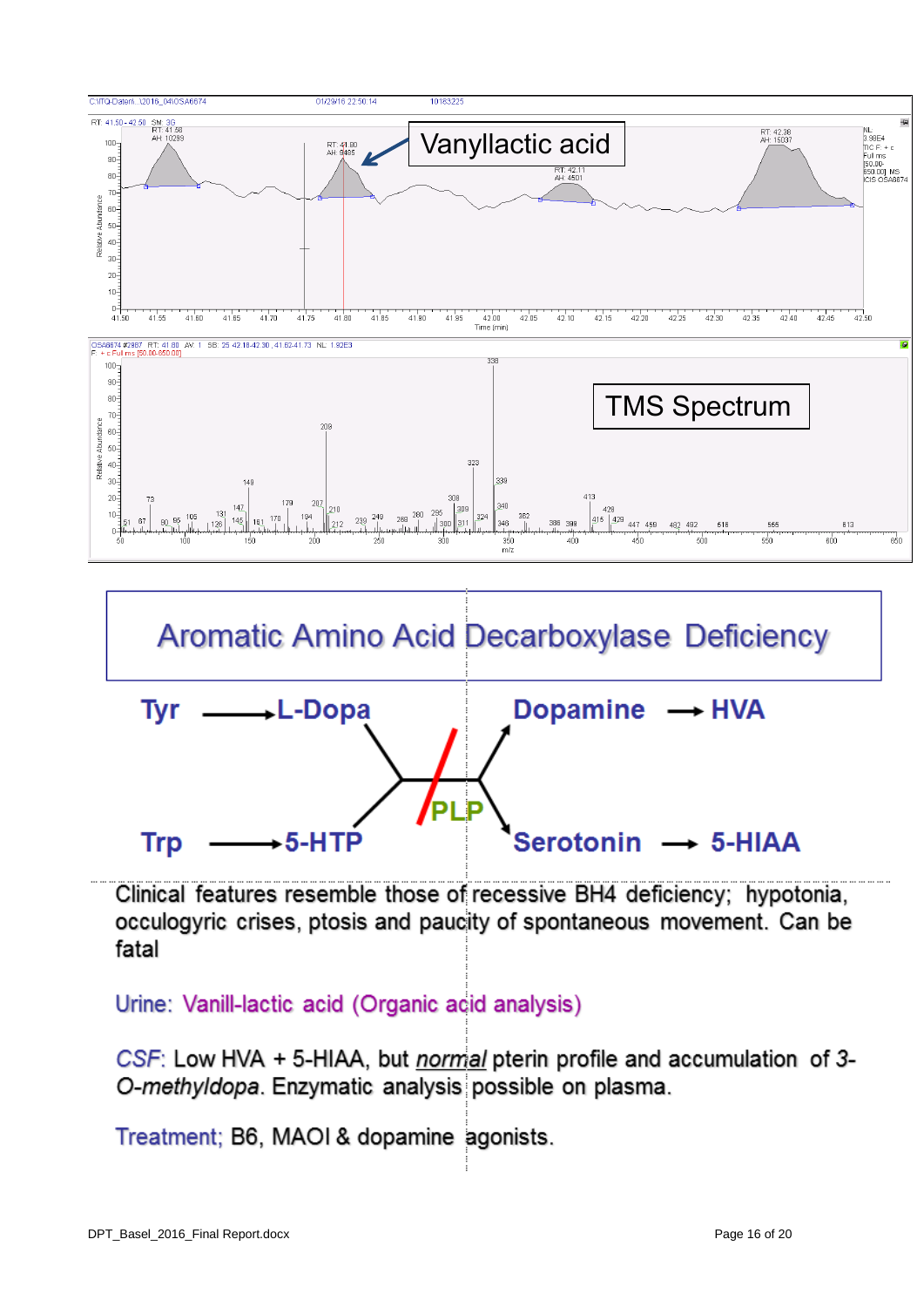# **8. Scores**

### **Overall proficiency**

| <b>Sample</b> | <b>Diagnosis</b>                                        | A(%) | 1(%) | total $(\%)$ |
|---------------|---------------------------------------------------------|------|------|--------------|
| A             | Hyperoxaluria type 2                                    | 74   | 95   | 85           |
| B             | HMG-CoA-Iyase deficiency                                | 98   | 95   | 96           |
| С             | Cystine / dibasic aminoaciduria                         | 90   | 88   | 89           |
| D             | Ornithine aminotransferase deficiency                   | 90   | 93   | 92           |
| F             | argininosuccinate lyase deficiency                      | 100  | 100  | 100          |
| F             | Aromatic L-Aminoacid Decarboxylase<br>(AADC) deficiency | 14   | 14   | 14           |

### **Total scores**

|                |                          | <b>Survey 1</b>          |                         |                          | <b>Survey 2</b>         |                  |                                  |
|----------------|--------------------------|--------------------------|-------------------------|--------------------------|-------------------------|------------------|----------------------------------|
| Lab<br>No      | A                        | B                        | $\mathbf C$             | D                        | E                       | F                | <b>Total</b><br>(F not<br>scored |
| $\mathbf{1}$   | 4                        | 4                        | 4                       | 4                        | 4                       | 0                | 20                               |
| $\mathbf 2$    | 4                        | 4                        | 4                       | $\overline{\mathcal{A}}$ | 4                       | 0                | 20                               |
| 3              | 3                        | 4                        | 4                       | 4                        | 4                       | 0                | 19                               |
| 4              | $\overline{4}$           | 4                        | 4                       | 4                        | $\overline{4}$          | 0                | 20                               |
| 5              | 3                        | $\overline{\mathbf{4}}$  | $\overline{4}$          | $\overline{\mathcal{A}}$ | 4                       | 0                | 19                               |
| 6              | 4                        | 1                        | 4                       | $\overline{4}$           | 4                       | 0                | 17                               |
| $\overline{7}$ | $\overline{4}$           | $\overline{4}$           | 4                       | $\overline{4}$           | $\overline{4}$          | $\mathbf 0$      | 20                               |
| 8              | $\overline{4}$           | 4                        | 4                       | $\overline{4}$           | $\overline{4}$          | 0                | 20                               |
| 9              | $\overline{3}$           | $\overline{4}$           | 0                       | $\overline{\mathbf{4}}$  | $\overline{4}$          | $\mathbf 0$      | 15                               |
| 10             | $\overline{\mathcal{A}}$ | 4                        | $\mathbf 0$             | $\mathbf 0$              | $\overline{\mathbf{4}}$ | 0                | 12                               |
| 11             | 3                        | 4                        | 3                       | $\overline{4}$           | $\overline{4}$          | $\mathbf 0$      | 18                               |
| 12             | 3                        | $\overline{\mathbf{4}}$  | $\overline{\mathbf{4}}$ | $\overline{\mathbf{4}}$  | $\overline{\mathbf{4}}$ | 4                | 19                               |
| 13             | 0                        | 4                        | 4                       | $\overline{4}$           | $\overline{4}$          | 0                | 16                               |
| 14             | 3                        | 4                        | $\overline{\mathbf{4}}$ | $\overline{4}$           | $\overline{\mathbf{4}}$ | 0                | 19                               |
| 15             | $\overline{3}$           | 4                        | 4                       | $\overline{1}$           | $\overline{\mathbf{4}}$ | 0                | 16                               |
| 16             | 3                        | 4                        | 4                       | 4                        | 4                       | $\boldsymbol{0}$ | 19                               |
| 17             | 4                        | 4                        | 4                       | 4                        | 4                       | 4                | 20                               |
| 18             | 4                        | $\overline{\mathcal{A}}$ | 4                       | $\overline{\mathcal{A}}$ | 4                       | $\boldsymbol{0}$ | 20                               |
| 19             | 4                        | 4                        | 4                       | 4                        | 4                       | 0                | 20                               |
| 20             | 3                        | $\overline{4}$           | $\overline{4}$          | $\overline{4}$           | $\overline{\mathbf{4}}$ | 0                | 19                               |
| 21             | 4                        | 4                        | 4                       | $\overline{\mathbf{4}}$  | 4                       | 4                | 20                               |

The scores proposed by us were evaluated by a second advisor and confirmed at the Scientific Advisory Board meeting in November 2016. At this meeting the cut off point for satisfactory performance was set (see below). Labs failing to reach this mark or making a critical error will receive a performance advice letter.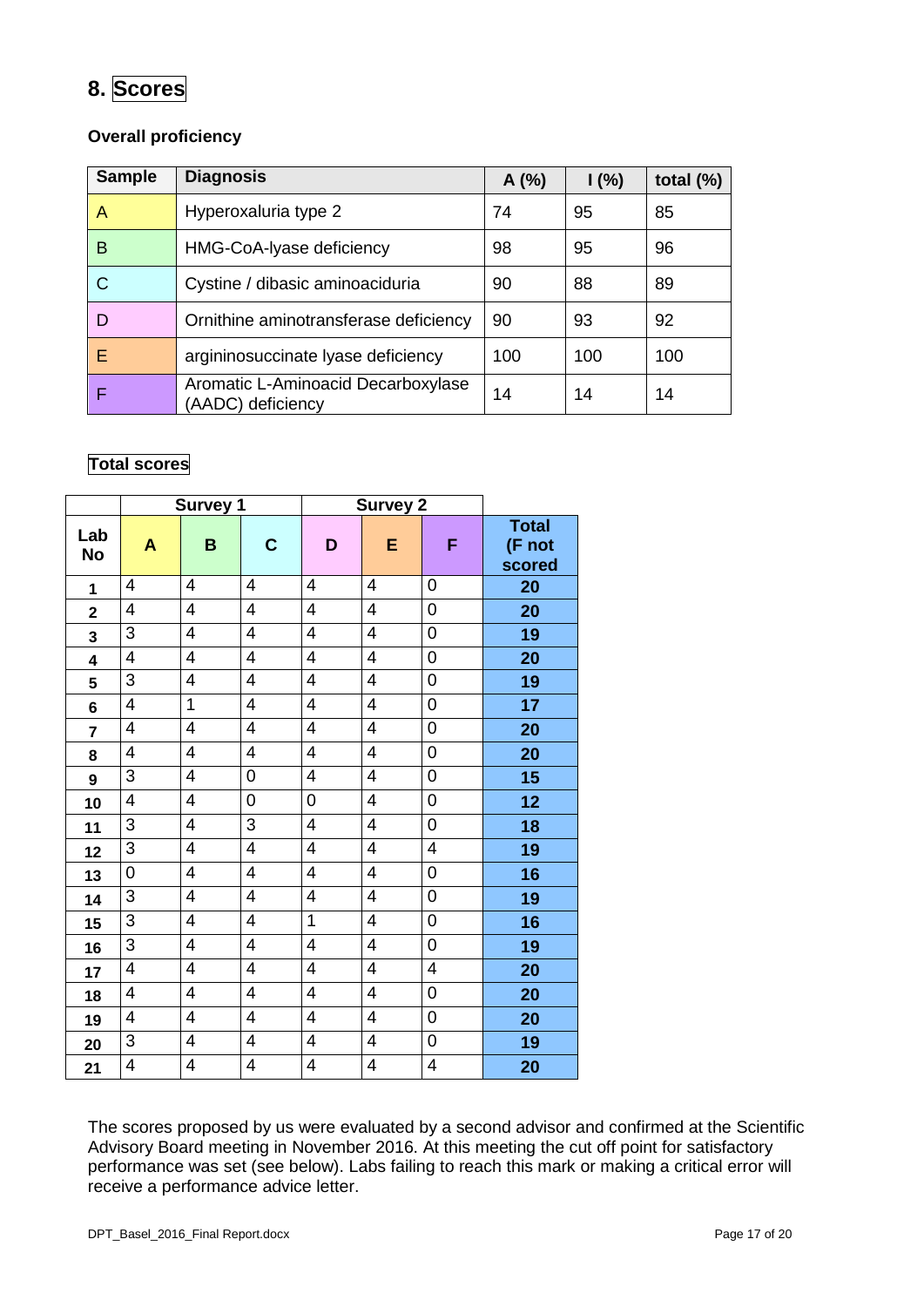# Detailed Scores: A,B,C

| Lab            |                     | <b>Sample A</b>         |                   |                     | <b>Sample B</b><br><b>HMG CoA Iyase ef.</b> |                   |                | Sample C<br><b>Cystinuria</b> |                   |                |  |
|----------------|---------------------|-------------------------|-------------------|---------------------|---------------------------------------------|-------------------|----------------|-------------------------------|-------------------|----------------|--|
| no             |                     | <b>Hyperoxaluria II</b> |                   |                     |                                             | A<br>п            |                |                               |                   |                |  |
|                | A<br>$\overline{2}$ | $\overline{2}$          | <b>Total</b><br>4 | A<br>$\overline{2}$ | $\overline{2}$                              | <b>Total</b><br>4 | $\overline{2}$ | $\overline{2}$                | <b>Total</b><br>4 | <b>Total</b>   |  |
| $\mathbf 1$    | $\overline{2}$      | $\overline{2}$          | $\overline{4}$    | $\overline{2}$      | $\overline{2}$                              | $\overline{4}$    | $\overline{2}$ | $\overline{2}$                | $\overline{4}$    | 12             |  |
| $\overline{2}$ |                     |                         |                   |                     |                                             |                   |                |                               |                   | 12             |  |
| 3              | $\mathbf{1}$        | $\overline{2}$          | 3                 | $\overline{2}$      | $\overline{2}$                              | $\overline{4}$    | $\overline{2}$ | $\overline{2}$                | $\overline{4}$    | 11             |  |
| $\overline{4}$ | $\overline{2}$      | $\overline{2}$          | 4                 | $\overline{2}$      | $\overline{2}$                              | $\overline{4}$    | $\overline{2}$ | $\overline{2}$                | $\overline{4}$    | 12             |  |
| 5              | 1                   | $\overline{2}$          | 3                 | $\overline{2}$      | $\overline{2}$                              | $\overline{4}$    | $\overline{2}$ | $\overline{2}$                | 4                 | 11             |  |
| 6              | $\overline{2}$      | $\overline{2}$          | 4                 | 1                   | $\overline{0}$                              | 1                 | $\overline{2}$ | $\overline{2}$                | $\overline{4}$    | 9              |  |
| $\overline{7}$ | $\overline{2}$      | $\overline{2}$          | 4                 | $\overline{2}$      | $\overline{2}$                              | $\overline{4}$    | $\overline{2}$ | $\overline{2}$                | $\overline{4}$    | 12             |  |
| 8              | $\overline{2}$      | $\overline{2}$          | $\overline{4}$    | $\overline{2}$      | $\overline{2}$                              | $\overline{4}$    | $\overline{2}$ | $\overline{2}$                | $\overline{4}$    | 12             |  |
| 9              | $\overline{1}$      | $\overline{2}$          | 3                 | $\overline{2}$      | $\overline{2}$                              | $\overline{4}$    | $\overline{0}$ | $\overline{0}$                | 0                 | $\overline{7}$ |  |
| 10             | $\overline{2}$      | $\overline{2}$          | $\overline{4}$    | $\overline{2}$      | $\overline{2}$                              | $\overline{4}$    | $\overline{0}$ | $\overline{0}$                | $\overline{0}$    | 8              |  |
| 11             | 1                   | $\overline{2}$          | 3                 | $\overline{2}$      | $\overline{2}$                              | $\overline{4}$    | $\overline{2}$ | 1                             | 3                 | 10             |  |
| 12             | $\mathbf 1$         | $\overline{2}$          | 3                 | $\overline{2}$      | $\overline{2}$                              | $\overline{4}$    | $\overline{2}$ | $\overline{2}$                | $\overline{4}$    | 11             |  |
| 13             | 0                   | 0                       | $\overline{0}$    | $\overline{2}$      | $\overline{2}$                              | $\overline{4}$    | $\overline{2}$ | $\overline{2}$                | 4                 | 8              |  |
| 14             | 1                   | $\overline{2}$          | 3                 | $\overline{2}$      | $\overline{2}$                              | $\overline{4}$    | $\overline{2}$ | $\overline{2}$                | $\overline{4}$    | 11             |  |
| 15             | $\mathbf{1}$        | $\overline{2}$          | 3                 | $\overline{2}$      | $\overline{2}$                              | $\overline{4}$    | $\overline{2}$ | $\overline{2}$                | $\overline{4}$    | 11             |  |
| 16             | 1                   | $\overline{2}$          | 3                 | $\overline{2}$      | $\overline{2}$                              | $\overline{4}$    | $\overline{2}$ | $\overline{2}$                | $\overline{4}$    | 11             |  |
| 17             | $\overline{2}$      | $\overline{2}$          | $\overline{4}$    | $\overline{2}$      | $\overline{2}$                              | $\overline{4}$    | $\overline{2}$ | $\overline{2}$                | $\overline{4}$    | 12             |  |
| 18             | $\overline{2}$      | $\overline{2}$          | 4                 | $\overline{2}$      | $\overline{2}$                              | $\overline{4}$    | $\overline{2}$ | $\overline{2}$                | 4                 | 12             |  |
| 19             | $\overline{2}$      | $\overline{2}$          | 4                 | $\overline{2}$      | $\overline{2}$                              | $\overline{4}$    | $\overline{2}$ | $\overline{2}$                | $\overline{4}$    | 12             |  |
| 20             | 1                   | $\overline{2}$          | 3                 | $\overline{2}$      | $\overline{2}$                              | $\overline{4}$    | $\overline{2}$ | $\overline{2}$                | $\overline{4}$    | 11             |  |
| 21             | $\overline{2}$      | $\overline{2}$          | $\overline{4}$    | $\overline{2}$      | $\overline{2}$                              | $\overline{4}$    | $\overline{2}$ | $\overline{2}$                | $\overline{4}$    | 12             |  |
| ratio          | 31/42               | 40/42                   | 71/84             | 41/42               | 40/42                                       | 81/84             | 38/42          | 3742                          | 75/84             |                |  |
|                | 74                  | 95                      | 85                | 98                  | 95                                          | 96                | 90             | 88                            | 89                |                |  |
| %              |                     |                         |                   |                     |                                             |                   |                |                               |                   |                |  |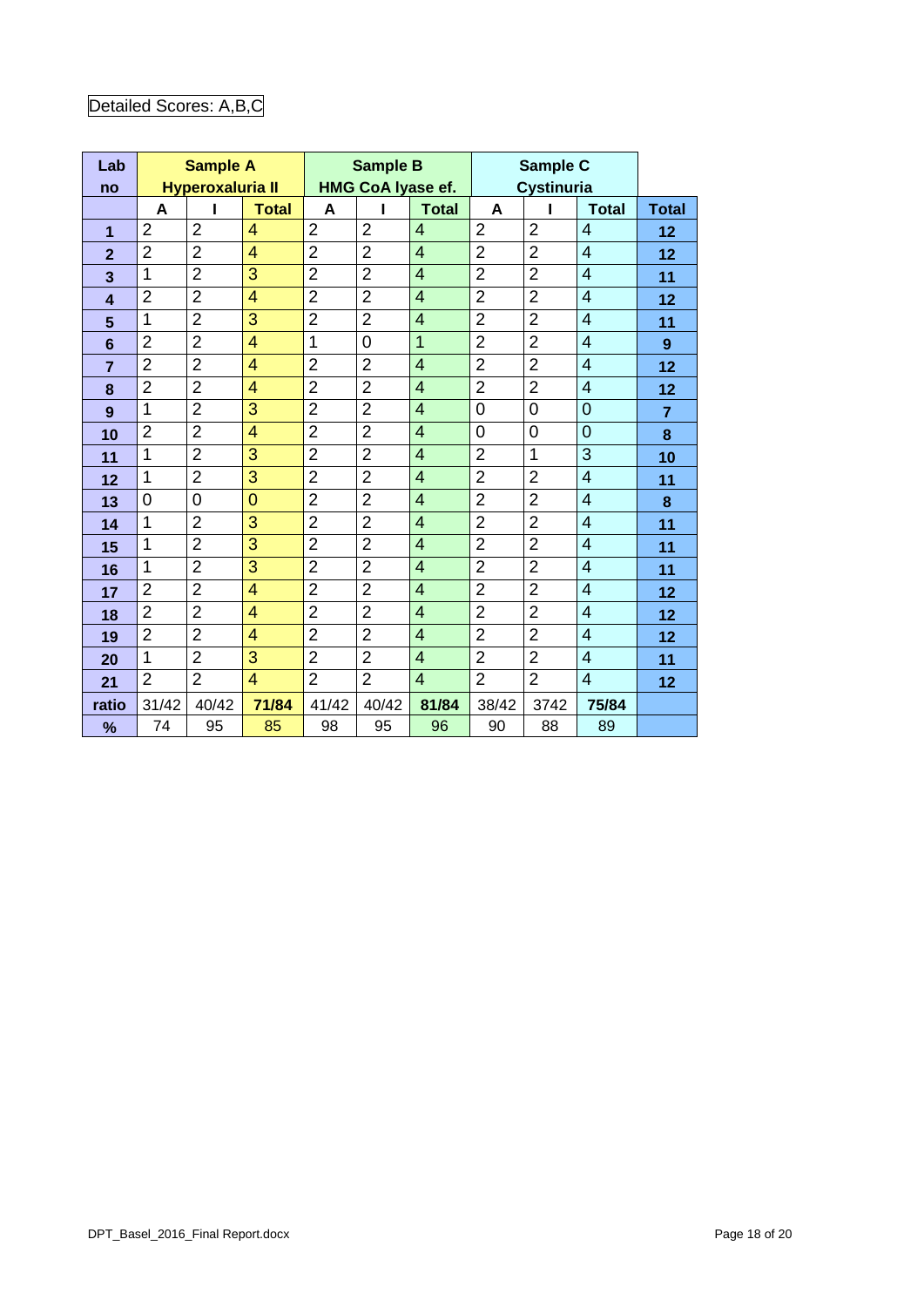| Lab<br>no               |                | Sample D<br>Hyperornithinaemia |                | <b>Sample E</b><br><b>ASAuria</b> |                |                | <b>Sample F</b><br>AADC def. |                |                |              |
|-------------------------|----------------|--------------------------------|----------------|-----------------------------------|----------------|----------------|------------------------------|----------------|----------------|--------------|
|                         | A              |                                | <b>Total</b>   | A                                 | ı              | <b>Total</b>   | A                            | ı              | <b>Total</b>   | <b>Total</b> |
| 1                       | $\overline{2}$ | $\overline{2}$                 | 4              | $\overline{2}$                    | $\overline{2}$ | 4              | $\overline{0}$               | $\overline{0}$ | 0              | 8            |
| $\overline{2}$          | $\overline{2}$ | $\overline{2}$                 | $\overline{4}$ | $\overline{2}$                    | $\overline{2}$ | 4              | 0                            | 0              | $\overline{0}$ | 8            |
| 3                       | $\overline{2}$ | $\overline{2}$                 | $\overline{4}$ | $\overline{2}$                    | $\overline{2}$ | $\overline{4}$ | $\mathbf 0$                  | $\overline{0}$ | $\overline{0}$ | 8            |
| $\overline{\mathbf{A}}$ | $\overline{2}$ | $\overline{2}$                 | $\overline{4}$ | $\overline{2}$                    | $\overline{2}$ | $\overline{4}$ | $\overline{0}$               | $\overline{0}$ | $\overline{0}$ | 8            |
| 5                       | $\overline{2}$ | $\overline{2}$                 | $\overline{4}$ | $\overline{2}$                    | $\overline{2}$ | $\overline{4}$ | $\mathbf 0$                  | $\overline{0}$ | $\overline{0}$ | $\bf{8}$     |
| $6\phantom{1}6$         | $\overline{2}$ | $\overline{2}$                 | $\overline{4}$ | $\overline{2}$                    | $\overline{2}$ | $\overline{4}$ | $\overline{0}$               | $\overline{0}$ | $\overline{0}$ | 8            |
| $\overline{7}$          | $\overline{2}$ | $\overline{2}$                 | $\overline{4}$ | $\overline{2}$                    | $\overline{2}$ | 4              | 0                            | $\mathbf 0$    | $\overline{0}$ | 8            |
| 8                       | $\overline{2}$ | $\overline{2}$                 | $\overline{4}$ | $\overline{2}$                    | $\overline{2}$ | 4              | $\overline{0}$               | $\overline{0}$ | $\overline{0}$ | 8            |
| 9                       | $\overline{2}$ | $\overline{2}$                 | $\overline{4}$ | $\overline{2}$                    | $\overline{2}$ | $\overline{4}$ | $\overline{0}$               | $\overline{0}$ | $\overline{0}$ | 8            |
| 10                      | 0              | $\mathbf 0$                    | $\overline{0}$ | $\overline{2}$                    | $\overline{2}$ | $\overline{4}$ | 0                            | 0              | $\overline{0}$ | 4            |
| 11                      | $\overline{2}$ | $\overline{2}$                 | $\overline{4}$ | $\overline{2}$                    | $\overline{2}$ | $\overline{4}$ | $\overline{0}$               | $\overline{0}$ | $\overline{0}$ | 8            |
| 12                      | $\overline{2}$ | $\overline{2}$                 | $\overline{4}$ | $\overline{2}$                    | $\overline{2}$ | $\overline{4}$ | $\overline{2}$               | $\overline{2}$ | $\overline{4}$ | 12           |
| 13                      | $\overline{2}$ | $\overline{2}$                 | $\overline{4}$ | $\overline{2}$                    | $\overline{2}$ | $\overline{4}$ | 0                            | $\overline{0}$ | $\overline{0}$ | 8            |
| 14                      | $\overline{2}$ | $\overline{2}$                 | $\overline{4}$ | $\overline{2}$                    | $\overline{2}$ | $\overline{4}$ | $\overline{0}$               | $\overline{0}$ | $\overline{0}$ | 8            |
| 15                      | $\overline{0}$ | $\mathbf{1}$                   | $\overline{1}$ | $\overline{2}$                    | $\overline{2}$ | $\overline{4}$ | 0                            | $\overline{0}$ | $\overline{0}$ | 8            |
| 16                      | $\overline{2}$ | $\overline{2}$                 | $\overline{4}$ | $\overline{2}$                    | $\overline{2}$ | $\overline{4}$ | 0                            | 0              | $\overline{0}$ | 8            |
| 17                      | $\overline{2}$ | $\overline{2}$                 | $\overline{4}$ | $\overline{2}$                    | $\overline{2}$ | $\overline{4}$ | $\overline{2}$               | $\overline{2}$ | $\overline{4}$ | 12           |
| 18                      | $\overline{2}$ | $\overline{2}$                 | $\overline{4}$ | $\overline{2}$                    | $\overline{2}$ | $\overline{4}$ | 0                            | 0              | $\overline{0}$ | 8            |
| 19                      | $\overline{2}$ | $\overline{2}$                 | $\overline{4}$ | $\overline{2}$                    | $\overline{2}$ | $\overline{4}$ | 0                            | $\overline{0}$ | $\overline{0}$ | 8            |
| 20                      | $\overline{2}$ | $\overline{2}$                 | $\overline{4}$ | $\overline{2}$                    | $\overline{2}$ | $\overline{4}$ | 0                            | $\overline{0}$ | $\overline{0}$ | 8            |
| 21                      | $\overline{2}$ | $\overline{2}$                 | $\overline{4}$ | $\overline{2}$                    | $\overline{2}$ | $\overline{4}$ | $\overline{2}$               | $\overline{2}$ | $\overline{4}$ | 12           |
| ratio                   | 38/42          | 39/42                          | 77/84          | 42/42                             | 42/42          | 84/84          | 6/42                         | 6/42           | 12/84          |              |
| %                       | 90             | 93                             | 92             | 100                               | 100            | 100            | 14                           | 14             | 14             |              |

### Detailed Scores: D,E,F

# **9. Assessment of performance**

Steps have been taken within the Scientific Advisory Board of ERNDIM to set the level of good performance within a proficiency scheme. Letters of support to those laboratories with clear poor performance will be issued. The level for satisfactory performance for this year was set at the SAB meeting in November. A special meeting of scientific advisors took place in November 2012 to consider how to harmonise scoring within all our qualitative schemes and the question of introducing critical errors in our schemes. Here it was decided to incorporate recommendations into interpretation giving a 2 plus 2 scoring system. Also the concept of **critical error** was introduced in 2014**.** Thus labs failing to make a correct diagnosis of a sample considered as eligible for this category will be deemed not to have reached a satisfactory performance even if their total points for the year exceed the limit set at the SAB. This year samples **A, B** and **E** qualified as possible critical error.

Sample F was judged to be educational and its scores were not included in assessment of overall performance. Thus the level set for **satisfactory performance is twelve points** and below this is evaluated as unsatisfactory.